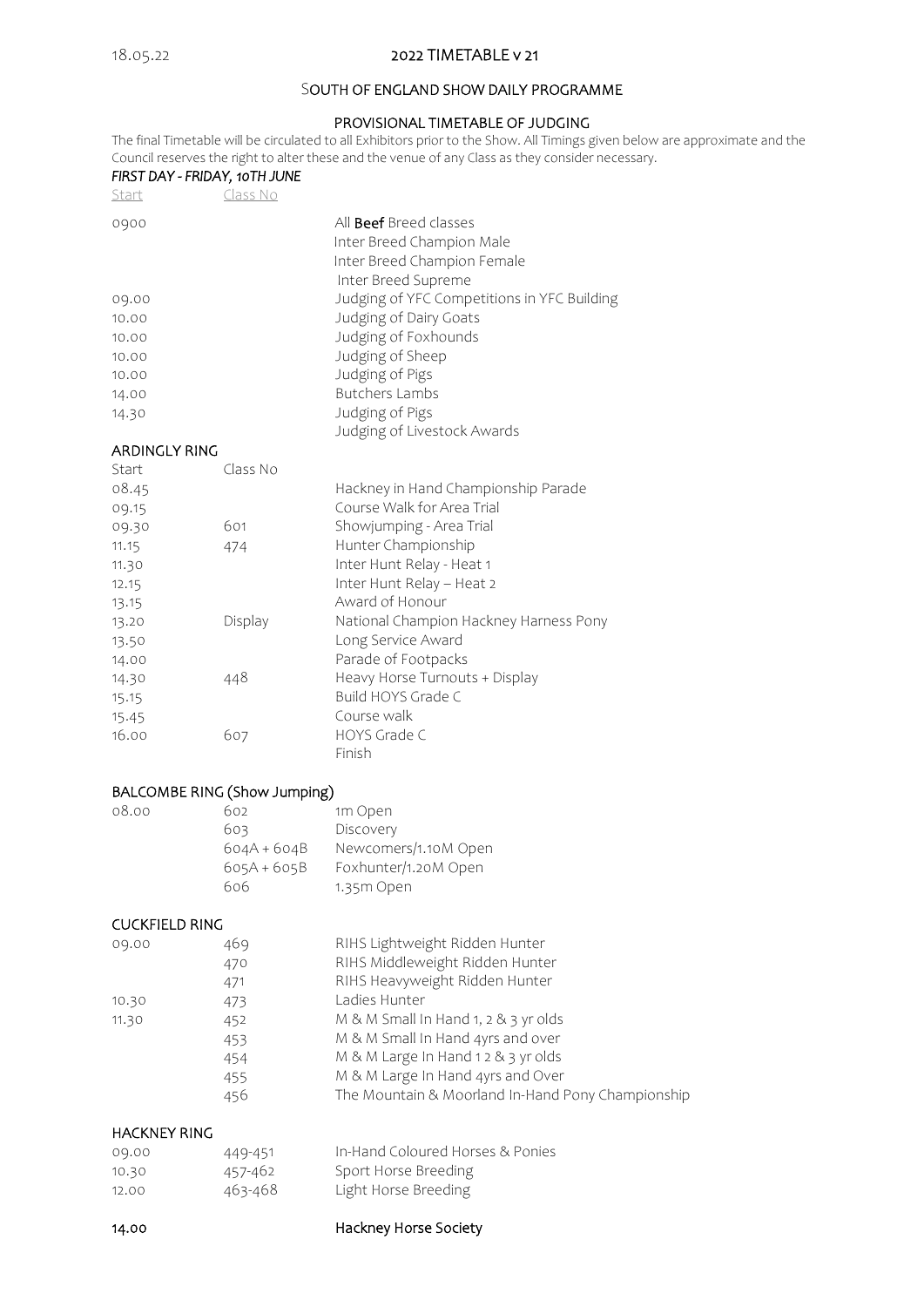### *SECOND DAY – SATURDAY 11TH JUNE*

| Start     |         | Class No |                                                                                     |
|-----------|---------|----------|-------------------------------------------------------------------------------------|
| 0900      |         |          | Junior Inter Breed<br>Inter Breed Beef progeny                                      |
|           |         |          | Inter Breed Beef teams of 4                                                         |
| 10.00     |         |          | Burke Pairs - preliminary judging<br>All Dairy Breed classes                        |
|           |         |          | Inter Breed Breeders Group                                                          |
|           |         |          | Inter Breed Super Cow                                                               |
|           |         |          | Inter Breed Supreme                                                                 |
|           |         |          | Burke Pairs - preliminary judging                                                   |
| 09.30     |         |          | Pygmy Goats                                                                         |
| 10.00     |         |          | Judging of Dairy Goats                                                              |
| 10.00     |         |          | Judging of Beagles                                                                  |
| 10.00     |         |          | Judging of Supreme Sheep Championship                                               |
|           |         |          | Inter Breed Group of 3 Sheep Championship                                           |
|           |         |          | Inter Breed Teams of 4                                                              |
| To follow |         |          | Wool on the Hoof                                                                    |
| 09.30     |         |          | Inter Breed Pig Championship                                                        |
|           |         |          | September Gilt                                                                      |
|           |         |          | Three Generation Group                                                              |
|           |         |          | BPA Pig of the Year Qualifier                                                       |
|           |         |          | Overall Champion in Pig of the Year<br>BPA Young Pig of the Year qualifying classes |
|           |         |          | Pairs                                                                               |
|           |         |          | Novice                                                                              |
| 14.30     |         |          | Commercial Pigs                                                                     |
| 16.00     | Display |          | Piggy Pranks                                                                        |

## ARDINGLY RING

| Start | Class No    |                                              |
|-------|-------------|----------------------------------------------|
| 08.45 | Display     | Hackney Horse Driving Class                  |
| 09.15 |             | Course Walk                                  |
| 09.30 | 608         | Showjumping - Grand Prix                     |
| 11.15 |             | Parade of Foxhounds                          |
| 12.00 | 475         | Small Scurries                               |
| 12.40 | 478         | Heavy Horse Turnouts                         |
| 13.20 | 476         | Large Scurries                               |
| 14.00 |             | The British Army Band Catterick              |
| 14.15 |             | Cattle Parade with Burke Trophy Presentation |
| 15.05 |             | Inter Hunt Relay Heat 1                      |
| 15.50 |             | Inter Hunt Relay Heat 2                      |
| 16.40 | 477         | Scurry Driving Championship                  |
| 17.25 | $510 + 511$ | Concours d'Elegance & Private Driving        |
|       |             | Championships                                |
| 18.00 | Finish      |                                              |

### BALCOMBE RING (Show Jumping)

| 08.00     | 609           | 1M Open              |
|-----------|---------------|----------------------|
|           | 610           | Discovery            |
|           | $611A + 611B$ | Newcomer/1.10M Open  |
| To Follow | $612A + 612B$ | Foxhunter/1.20M Open |
|           | 613           | 1.30m Open           |
|           | 614           | 1.40m Open           |
|           |               |                      |

#### CUCKFIELD RING

| 07.30 | 487     | RoR Tattersalls Thoroughbred Show Series |
|-------|---------|------------------------------------------|
|       | 488     | RoR In Hand Show Series                  |
|       | 489     | RoR Amateur Ridden                       |
| 08.30 | 479-486 | Ridden Arab & Anglo Arabs                |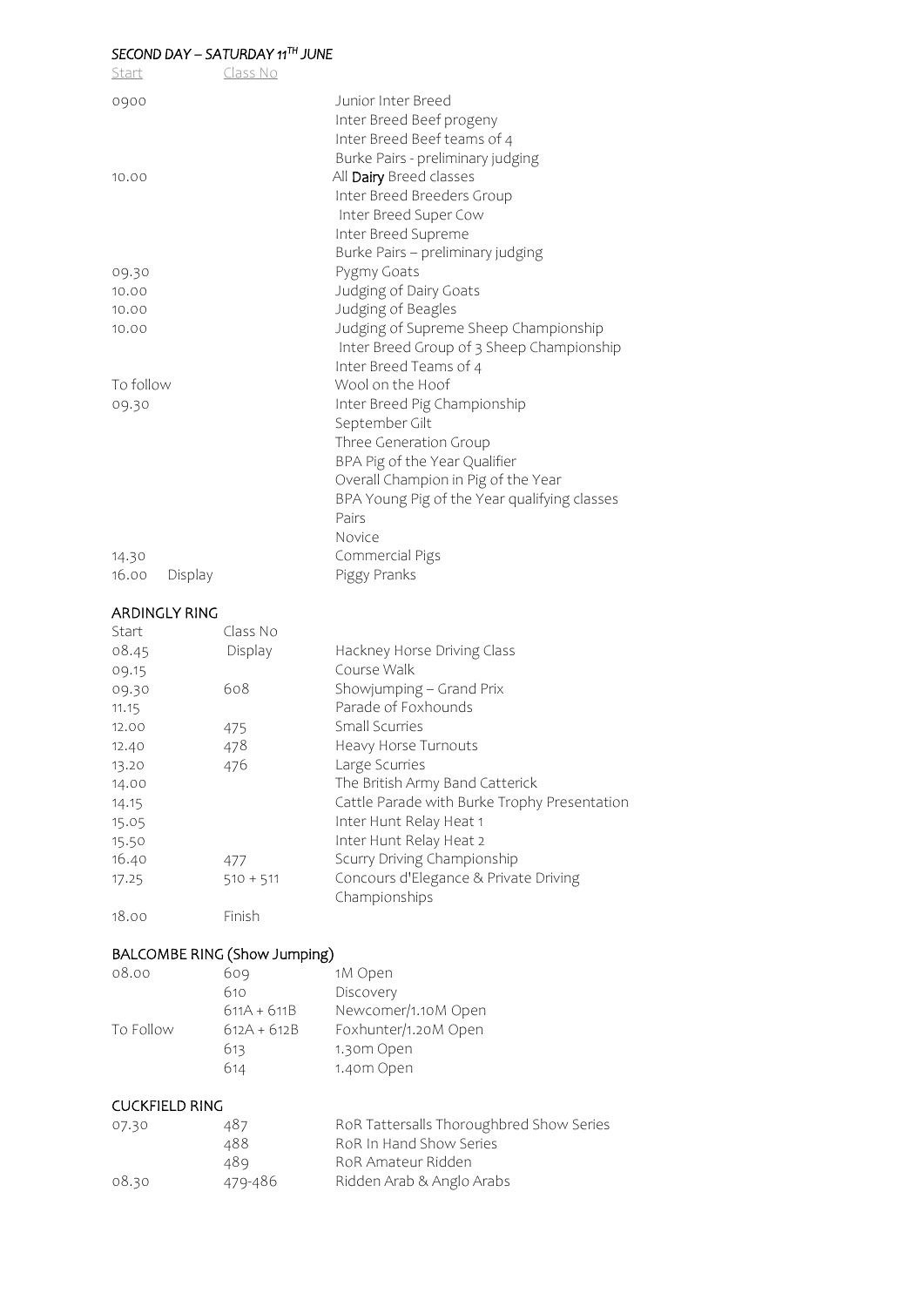| 10.00 | 495-497 | Hacks            |
|-------|---------|------------------|
| 11.30 | 492-494 | Riding Horses    |
| 12.30 | 498     | Lightweight Cob  |
|       | 499     | Heavyweight Cob  |
|       | 500     | Cob Championship |
|       | 501     | Maxi Cob         |
| 14.00 | 490     | Veteran in Hand  |
|       | 491     | Veteran Ridden   |
| 15.30 | 505-509 | Private Driving  |

### HACKNEY RING

15.30 502-504 Ridden Coloured Horses & Ponies

### *THIRD DAY SUNDAY 12TH JUNE*

| <u>Time</u>   | <u>Class</u> |                                                                                                                               |
|---------------|--------------|-------------------------------------------------------------------------------------------------------------------------------|
| 08.30<br>0900 |              | Judging of YFC classes<br>Beef and Dairy Young Leaders Competitions<br>Commercial Beef<br>Beef Sweepstake<br>Dairy Sweepstake |
| 09.00         |              | Judging of Sheep Leaders Competition                                                                                          |
| 10.00         |              | Sheep Sweepstake                                                                                                              |
| 10.00         |              | Judging of Pig Handlers Competition                                                                                           |
| 10.00         |              | Judging of Poultry                                                                                                            |
| 14.00         |              | Piggy Pranks                                                                                                                  |
| ARDINGLY RING |              |                                                                                                                               |
| 07.30         | 514          | Side Saddle Equitation                                                                                                        |
| 08.30         | 512          | Concours d'Elegance Side Saddle                                                                                               |
| 09.15         |              | Course walk                                                                                                                   |
| 09.30         | 615          | Showjumping - International Stairway                                                                                          |
| 11.35         |              | Inter Hunt Relay Semi Final 1                                                                                                 |
| 12.20         |              | Inter Hunt Relay Semi Final 2                                                                                                 |
| 13.20         | 537          | Working Hunter Championship                                                                                                   |
| 13.35         | Display      | Cavalcade of Foxhounds                                                                                                        |
|               |              |                                                                                                                               |

| 14.20 | 522     | Heavy Horse Turnouts + Display          |
|-------|---------|-----------------------------------------|
| 15.05 | 513     | Side Saddle Costume Concours d'Elegance |
| 15.20 | Display | Livestock Parade                        |
| 16.00 |         | Build & Course Walk                     |
| 16.25 | 616     | Showjumping - Ardingly Stakes A4        |
| 17.45 | Display | Inter Hunt Relay Final                  |

### BALCOMBE RING

| Newcomers/1.10M Open |
|----------------------|
|                      |
| Foxhunter/1.20M Open |
|                      |
|                      |

18.50 Display Band Retreat Finale

### CUCKFIELD RING

| 07.00   | 525-527 | Mountain & Moorland Ridden |
|---------|---------|----------------------------|
| 08.45   | 528-530 | Mountain & Moorland Ridden |
| 10.45   | 534     | Novice Working Hunters     |
| 12 Noon | 535-537 | RIHS Working Hunters       |